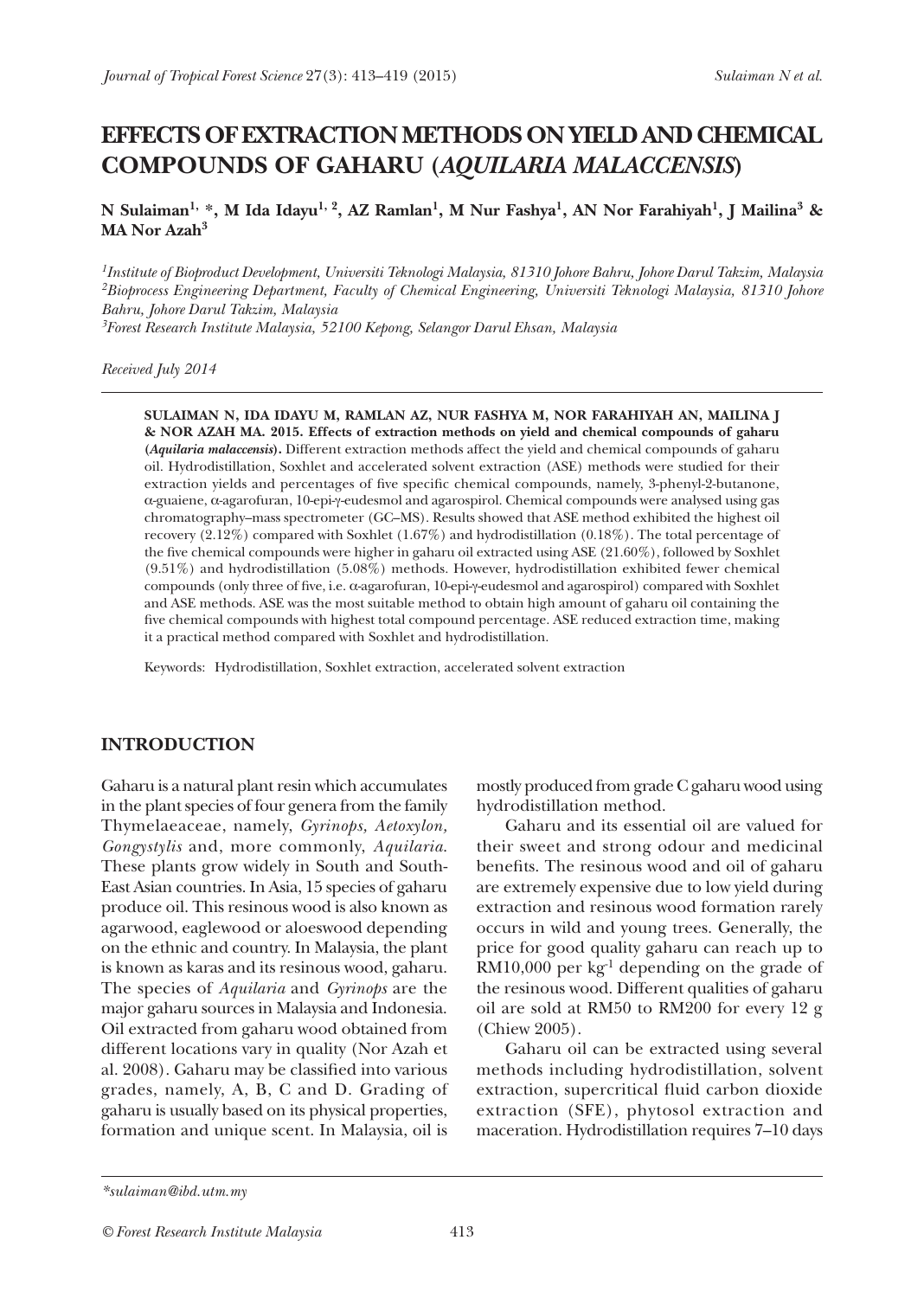and consumes high energy (Wetwitayaklung et al. 2009). A major problem in hydrodistillation extraction method is it destroys the heat-sensitive essential oil compounds. SFE is a good alternative but is expensive. SFE has the capability to prevent undesired reactions such as hydrolysis, oxidation and degradation of essential oil compounds (Anklam et al. 1998).

The objective of the current research was to determine the yield and quality of gaharu oil extracted via hydrodistillation, Soxhlet and accelerated solvent extraction (ASE) methods. In addition, composition of some chemical compounds in gaharu oils was evaluated to determine the oil quality. In this report, we present the percentages of five major chemical compounds in gaharu oil extracted via three different extraction methods.

#### **MATERIALS AND METHODS**

## **Pretreatment of raw material**

Grade C gaharu wood sample was obtained from naturally-inoculated plants from producers in Teluk Emas, Malacca. The gaharu wood was completely dried (80 °C for 6 hours) before treatment. The dry material was ground in a hammer mill to the desired powder size range by passing through 40-mesh screen but retained on 60-mesh. Mean diameter of the wood particles was determined by mechanical sieving separator.

## **Extraction of gaharu**

## *Soxhlet method*

Soxhlet apparatus was used for solvent extraction of gaharu oil. In a preliminary study, n-hexane was identified as suitable solvent to extract non-polar chemical compounds of gaharu oil (Aleksovski et al*.* 1998). In order to study the effects of solvent extraction on yield of gaharu oil, extraction time was chosen as parameter. Gaharu powder (10 g) was inserted into a thimble and 300 mL of n-hexane was prepared in a round bottom flask. Soxhlet extractor was connected to a round bottom flask and temperature was set to boiling point of n-hexane, i.e. 68.7 °C. The extraction was heated for about 6 hours, i.e. until a clear extract was obtained indicating maximum

extraction was achieved. The extract solutions were dried in vacuum rotary evaporator at 70 °C. Gaharu oil obtained was weighed and samples were kept in amber bottles and refrigerated (5 °C) until further analyses (Md-Nazrul et al. 2009).

## *Hydrodistillation method*

A total of 200 g of ground gaharu were put in a round bottom flask filled with 2000 mL of deionised water for up to 14 days (Md-Nazrul et al. 2009, Pornpunyapat et al*.* 2011). Raw material at 60-mesh and optimum water ratio of 1:10 minimised the effects of particle size and water ratio on extraction yield. For hydrodistillation, the gaharu powder and water mixture was filled into an extraction vessel (Pornpunyapat et al. 2011). Extraction time was the only parameter evaluated in the hydrodistillation method. Samples were continuously distilled at various durations, namely, 24, 48 and 72 hours after the mixture had reached 100 °C and ambient pressure. The liquid–liquid extraction performed using n-hexane solvent and extracted oils were dried using anhydrous sodium sulphate. Excess solvent was removed using vacuum rotary evaporator at 70 °C. Gaharu oil obtained was separated and its yield determined. Samples were kept in amber bottles and refrigerated  $(5 \text{ }^{\circ}C)$ until further analyses.

## *Accelerated solvent extraction method*

The ASE method by Dawidowicz et al*.* (2008) was employed due to its capability to extract at high temperatures of up to 200 °C. The ASE system was equipped with a solvent controller unit and extractions were performed using n-hexane as solvent. Dried and ground gaharu sample (10 g) was placed in the extraction cell  $(100 \text{ cm}^3)$ . During extraction, temperature was set from 140 to 200 °C, time from 50 to 99 min and percentage of solvent flush volume from 40 to 100%. General full factorial design was used to analyse the relationship between extraction parameter and extraction yield. When extraction process was completed, the extract solution was dried in vacuum rotary evaporator at 70 °C. The resultant extract was placed into glass vials, sealed and stored at 5 °C to prevent any possible degradation.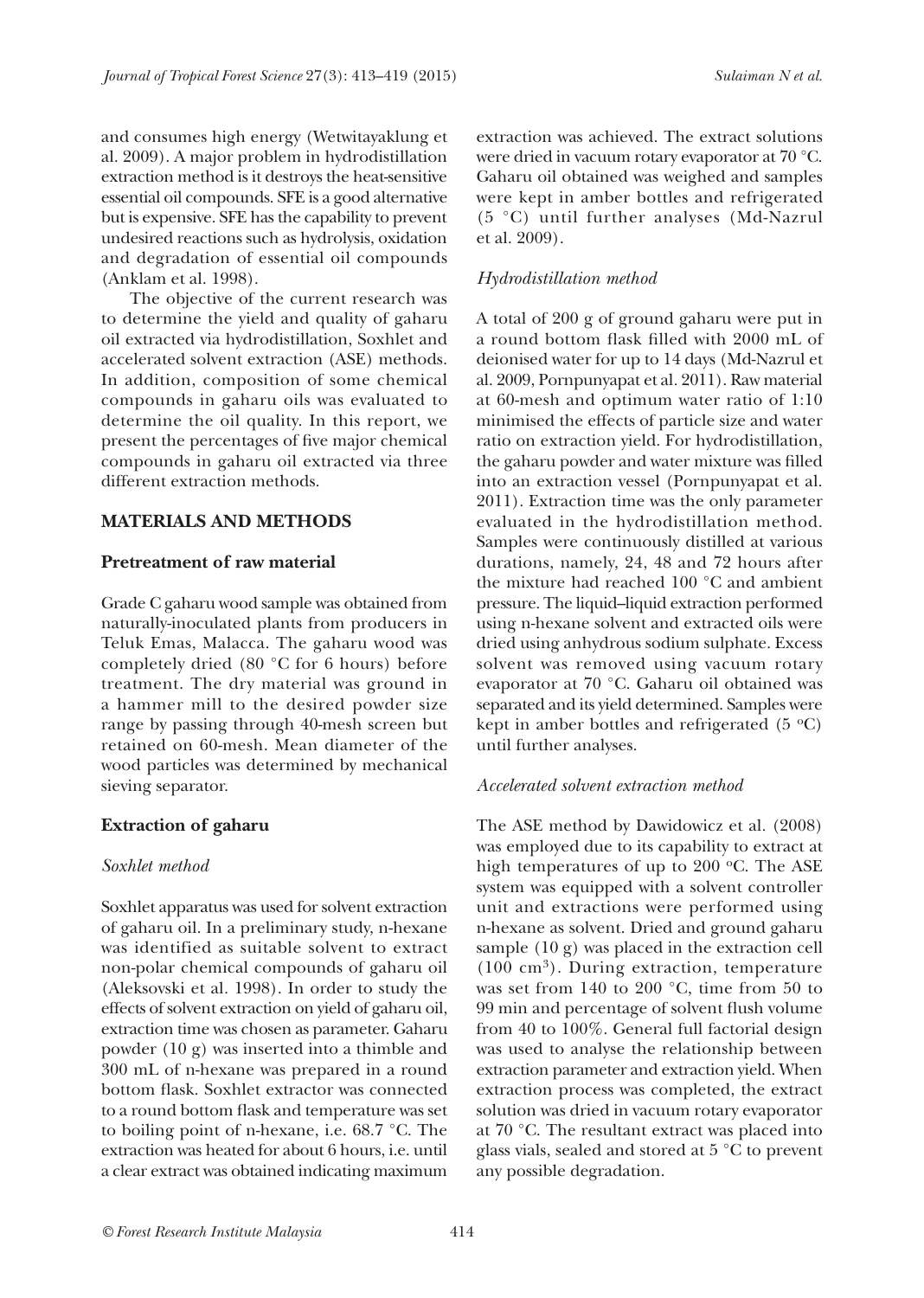## **Determination of chemical compounds in gaharu oil**

The compositions of volatile fractions of gaharu oils were determined using gas chromatography– mass spectrometry (GC–MS) with fused silica capillary column (30 m  $\times$  0.25 mm, 0.25 µm film thickness). Samples were injected in split mode, using pressure controlled helium as carrier gas and electron energy at 70 eV. The temperature of the injector and detector were maintained at 250 and 300 °C respectively. The column oven temperature was programmed from  $60^{\circ}$ C (after 10 min) to  $230^{\circ}$ C at rate of 3.0 °C min-1 and the final temperature was held for 5 min. Compounds were identified by matching their mass spectra with those of pure compounds (Mailina et al. 2011).

#### **RESULTS AND DISCUSSIONS**

## **Yield of gaharu oil using different extraction methods**

#### *Soxhlet extraction*

Figure 1 shows the yield of gaharu oil extracted using Soxlet extraction method. Yield of oil increased linearly with duration of extraction. Extraction time was stopped at 16 hours because

the solution obtained in the thimble was clear, indicating that oil was fully extracted from the raw material. The extract obtained was brownish clear with high viscosity. The scent of gaharu oil extracted via Soxlet extraction method was strongly woody and sweet. Since the reference of *A. malaccensis* was limited, we compared our results with those of other *Aquilaria* species. Oil yield obtained in this study was comparatively lower than that reported by Habibur et al. (2012) who found that extraction yield from the wood of *A. agallocha* was 2.3% using n-hexane solvent. Extraction from *A*. *crassna* gave 2.0% of extractives content and most of the compounds were semi-polar compounds (Eka-Novriyanti et al. 2010).

#### *Hydrodistillation extraction*

Gaharu oil yields obtained by hydrodistillation extraction are presented in Figure 2. Maximum extraction yield obtained using this method was 0.18% at 72 hours of extraction. The gaharu oil was dark green and of low viscosity (by visual observation). The scent of gaharu oil extracted via hydrodistillation was strongly woody and bitter sweet at 72 hours extraction. From the data, extraction time at 48 hours was sufficient to obtain maximum yield since it had insignificant changes compared with extraction at 72 hours.



**Figure 1** Yield of gaharu oil using Soxhlet extraction; yield is reported as mean ± standard error of mean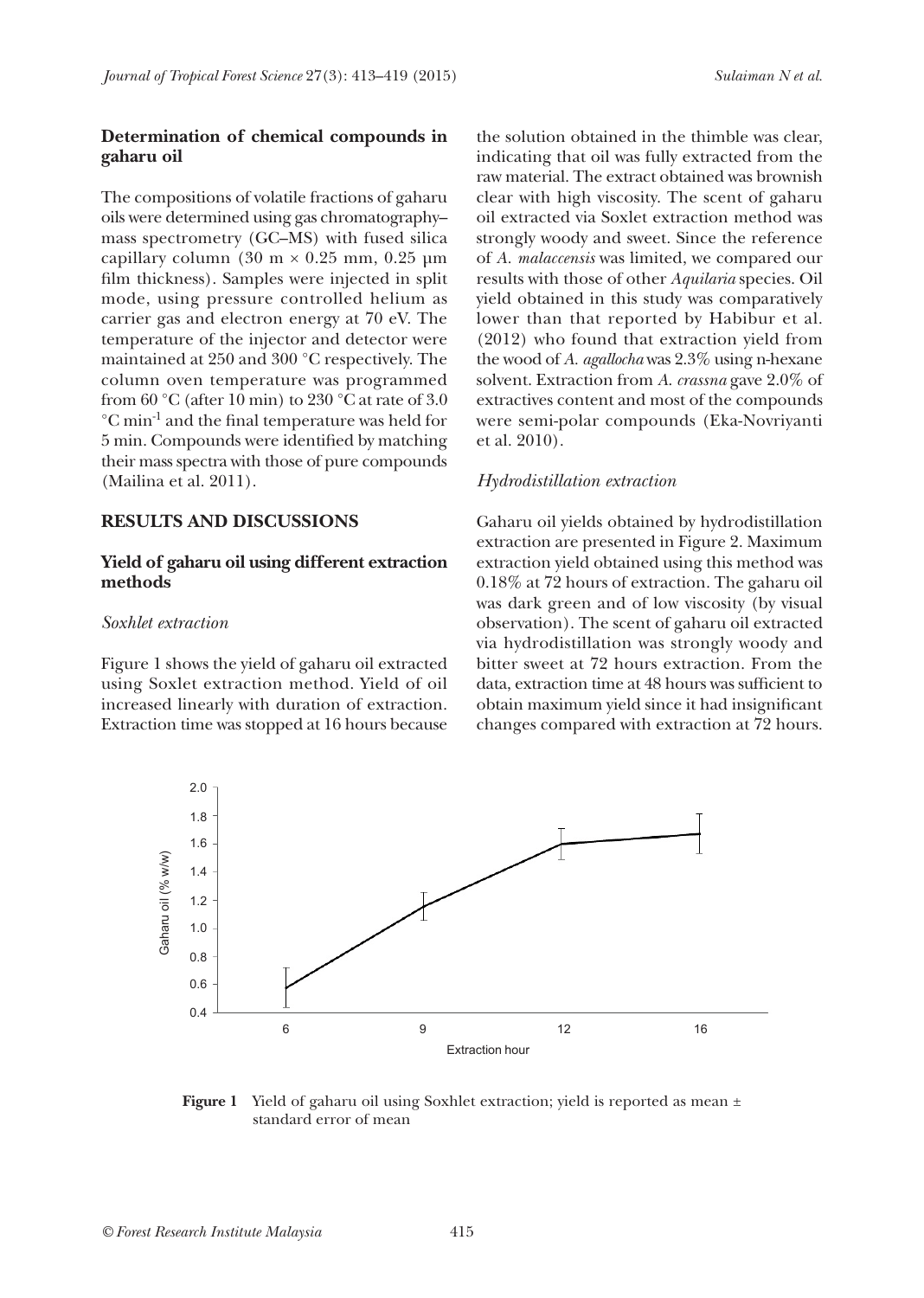

**Figure 2** Yield of gaharu oil using hydrodistillation extraction; yield is reported as mean ± standard error of mean

#### *Accelerated solvent extraction*

Results of the experiment based on full factorial design are presented in Table 1. The percentage of oil yield obtained using this extraction method was between 0.56 and 2.28%. Based on analysis of variance (ANOVA) in Table 2, the extraction duration and solvent volume were found to have the greatest effect on extraction yield ( $p < 0.05$ ). The  $r^2$  value was 99.26%, indicating that the data were reliable and could be used for optimisation. Oil yield of 2.12% was achieved at optimum point of 150 °C and 90 min extraction duration using 90% solvent volume. Oil produced was dark brown with burning smell. The dark brown colour indicated that the oil was incorporated with other unwanted compounds including plant pigment, resin and latex in the trunk that reduced the quality of the gaharu oil.

## **Comparison of gaharu oil yields via three different extraction methods**

From the three extraction methods, ASE gave the highest yield of gaharu oil with the recovery percentage of 2.12% followed by Soxhlet (1.67%) and hydrodistillation methods (0.18%). ASE required shorter extraction time but had higher oil recovery compared with Soxhlet and hydrodistillation methods. In ASE method, optimum oil recovery was achieved

at 150 °C in only 90 min. On the other hand, Soxhlet extraction at 70 °C required longer extraction time of 16 hours. The hydrodistillation method required 72 hours at 100 °C to achieve maximum oil recovery. The oils were of different colours depending on the type of extraction methods, i.e. hydrodistillation—dark green, Soxhlet extraction—light brown and ASE—dark brown.

## **Comparison of chemical compounds in gaharu oil extracted via different extraction methods**

Composition of the volatile fraction of gaharu oil was determined by GC–MS and the result is presented in Figure 3. The identification of five chemical compounds (3phenyl-2-butanone, α-guaiene, α-agarofuran, 10-epi-γ-eudesmol and agarospirol) was measured by percentage of relative area in chromatogram. There were different trends for chemical distribution and percentage of chemical compounds in gaharu oil. The contents of all compounds were higher in oil extracted using ASE method (21.60%), followed by Soxhlet (9.51%) and hydrodistillation (5.08%) methods. The highest chemical compound was 10-epi-γ-eudesmol obtained when using ASE method. Soxhlet and hydrodistillation methods exhibited the highest agarospirol compound in gaharu oil. Both ASE and Soxhlet methods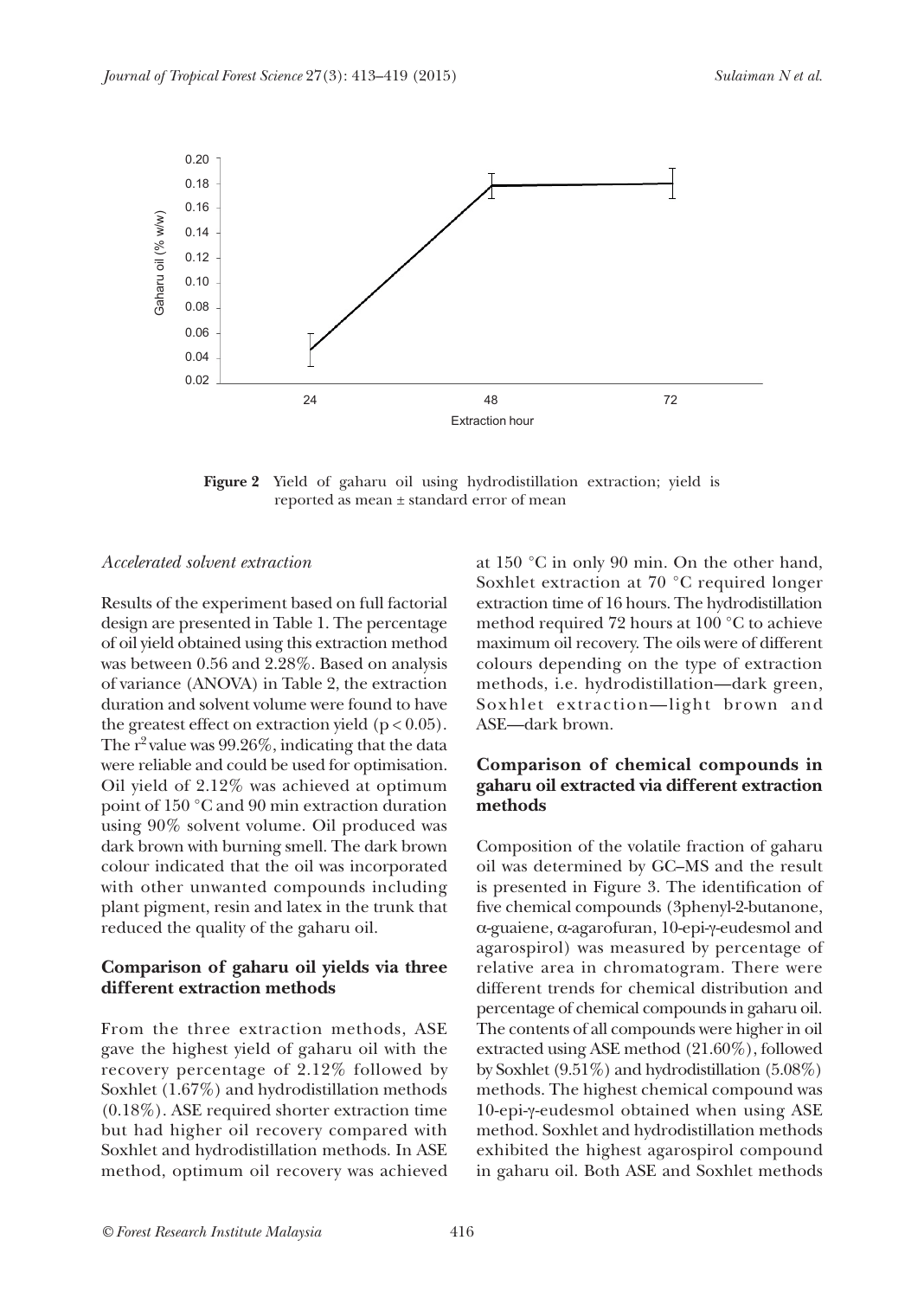| Temperature<br>$({}^{\circ}C)$ | Extraction<br>(min) | Volume of solvent<br>$(\%)$ | Gaharu oil<br>$(\% w/w)$ |
|--------------------------------|---------------------|-----------------------------|--------------------------|
| 141                            | 69                  | 63                          | 0.556                    |
| 145                            | 73                  | 42                          | 0.781                    |
| 150                            | 56                  | 49                          | 0.727                    |
| 152                            | 46                  | 46                          | 0.763                    |
| 160                            | 90                  | 86                          | 2.281                    |
| 174                            | 79                  | 41                          | 0.876                    |
| 187                            | 53                  | 47                          | 0.798                    |
| 189                            | 85                  | 57                          | 1.539                    |
| 197                            | 49                  | 85                          | 1.136                    |
| 200                            | 56                  | 89                          | 1.582                    |

**Table 1** Yield of gaharu oil using accelerated solvent extraction by full factorial design

**Table 2** Analysis of variance in accelerated solvent extraction method

| Source      | Sum of squares | df             | Mean square | F value | p > F  |
|-------------|----------------|----------------|-------------|---------|--------|
| Model       | 2.58           | 7              | 0.37        | 38.28   | 0.0257 |
| $X_1$       | 0.49           | 1              | 0.49        | 5.09    | 0.1527 |
| $x_2$       | 0.80           | 1              | 0.80        | 83.42   | 0.0118 |
| $X_3$       | 0.63           | 1              | 0.63        | 65.74   | 0.0149 |
| $X_1X_2$    | 9.856E-003     | 1              | 9.856E-003  | 1.02    | 0.4183 |
| $X_1X_2$    | 0.020          | 1              | 0.020       | 2.13    | 0.2823 |
| $X_9X_9$    | 0.19           | 1              | 0.19        | 19.66   | 0.0473 |
| $X_1X_2X_3$ | 1.047E-003     | 1              | 1.047E-003  | 0.11    | 0.7731 |
| Residual    | 0.019          | $\overline{2}$ | 09.638E-003 |         |        |
| Cor total   | 2.60           | 9              |             |         |        |
| $r^2$       | 0.9926         |                |             |         |        |

df = Degree of freedom,  $x_1$  = temperature,  $x_2$  = duration,  $x_3$  = volume of solvent, Cor = correlation

showed the presence of all five chemical compounds. Only three chemical compounds, namely, α-agarofuran, 10-epi-γ-eudesmol and agarospirol were detected in hydrodistillation method. This was due to the higher heating process of the raw material which destroyed certain chemical compounds (Handa 2008). However, the presence of nitrogen gas in ASE helped reduce the oxidation of the compound at high temperature.

#### **CONCLUSIONS**

Gaharu oils extracted via the three different methods revealed that ASE presented the highest oil recovery (2.12%) compared with Soxhlet

(1.67%) and hydrodistillation (0.18%). The percentage of chemical compounds was highest in gaharu oil extracted using ASE method  $(21.60\%)$ , followed by Soxhlet  $(9.51\%)$  and hydrodistillation (5.08%) methods. ASE and Soxhlet methods were able to extract all five compounds (3phenyl-2-butanone, α-guaiene, α-agarofuran, 10-epi-γ-eudesmol and agarospirol) compared with hydrodistillation method that only had three compounds in the oil ( $\alpha$ -agarofuran, 10-epi-γ-eudesmol and agarospirol). ASE had the highest percentage of total chemical compounds in gaharu oil. Of the three methods tested, ASE could reduce extraction time, making it a practical method compared with Soxhlet and hydrodistillation.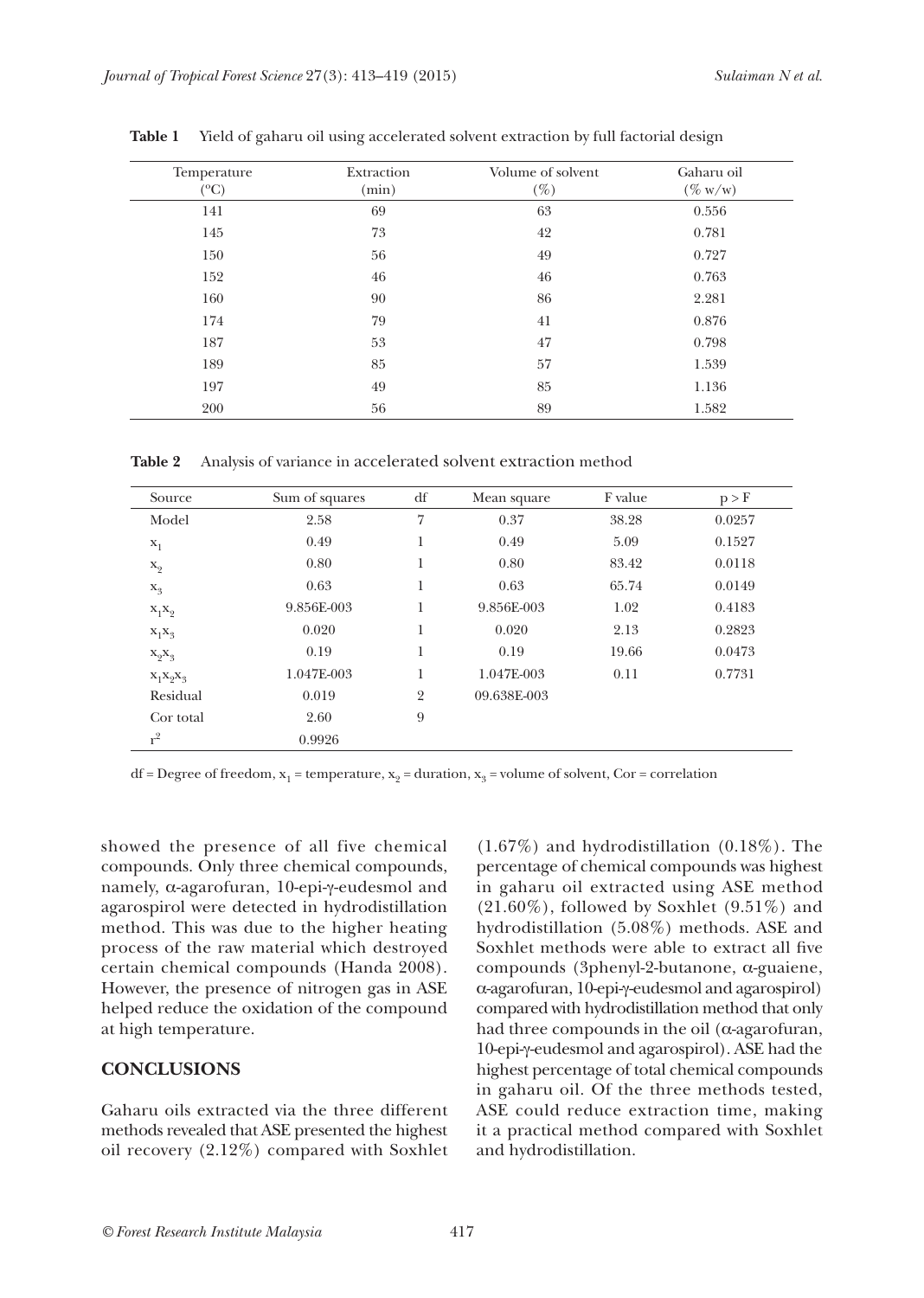

**Figure 3** Percentages of five chemical compounds in gaharu oils obtained by ASE Soxhlet and hydrodistillation methods

#### **ACKNOWLEDGEMENTS**

We express our sincere gratitude to the Institute of Bioproduct Development, Universiti Teknologi Malaysia and the Forest Research Institute Malaysia for support to conduct the study.

#### **REFERENCES**

- Aleksovski S, Sovova H, Urapova B & Poposka F. 1998. Supercritical  $CO<sub>9</sub>$  extraction and Soxhlet extraction of grape seed oil. *Bulletin of the Chemists and Technologists of Macedonia* 17: 129–134.
- ANKLAM E, BERG H, MATHIASSON L, SHARMAN M & ULBERTH F. 1998. Supercritical fluid extraction (SFE) in analysis: a review. *Food Additives and Contaminants*  15: 729–750.
- Chiew H. 2005. Brewing gold. http://www.thestar.com. mystory/?file=%2F2005%2F8%2F9%2Flifefocus% 2F1158517&sec=lifefocus.
- Dawidowicz AL, Rado E, Wianowska D, Mardaromicz M & JAN GAWDZIK. 2008. Application of PLE for the determination of essential oil components from *Thymus vulgaris* L*. Talanta* 76: 878–884.
- Eka-Novriyanti, Santosa E, Syafii W, Turjaman M & Sitepu IR. 2010. Antifungal activity of wood extract of *Aquilaria crassna* Pierre ex Lecomte against agarwood-inducing fungi, *Fusrium solani*. *Journal of Forestry Research* 7: 155–165.
- Habibur R, Vakati K & Eswaraiah MC. 2012. In-vivo and in-vitro antiflammatory activity of *Aquilaria agallocha* oil. *International Journal of Basic Medical Sciences and Pharmacy* 2: 7–10.
- HANDA SS. 2008. An overview of extraction technology for medicinal and aromatic plants. Pp 1–58 in Handa SS et al. (eds) *Extraction Technologies for Medicinal and Aromatic Plants*. International Centre for Science and High Technology, Trieste.
- MAILINA J, NOR AZAH MA, FADZUREENA J ET AL. 2011. Identification of volatile constituents from fresh sample of *Baeckea Fruitescens* L and their distilled oils. Pp 41–45 in Mastura M et al. (eds) *Harnessing The Tropical Herbal Heritage: Recent Advances in R&D and Commercialisation. Proceedings of the Seminar on Medicinal and Aromatic Plant (MAPs 2010).* 3–4 August 2010, Kepong.
- Md-Nazrul IB, Jaripa B & Md Nurul HB. 2009. Analysis of essential oil of eaglewood tree (*Aquilaria agallocha* Roxb) by gas chromatography mass